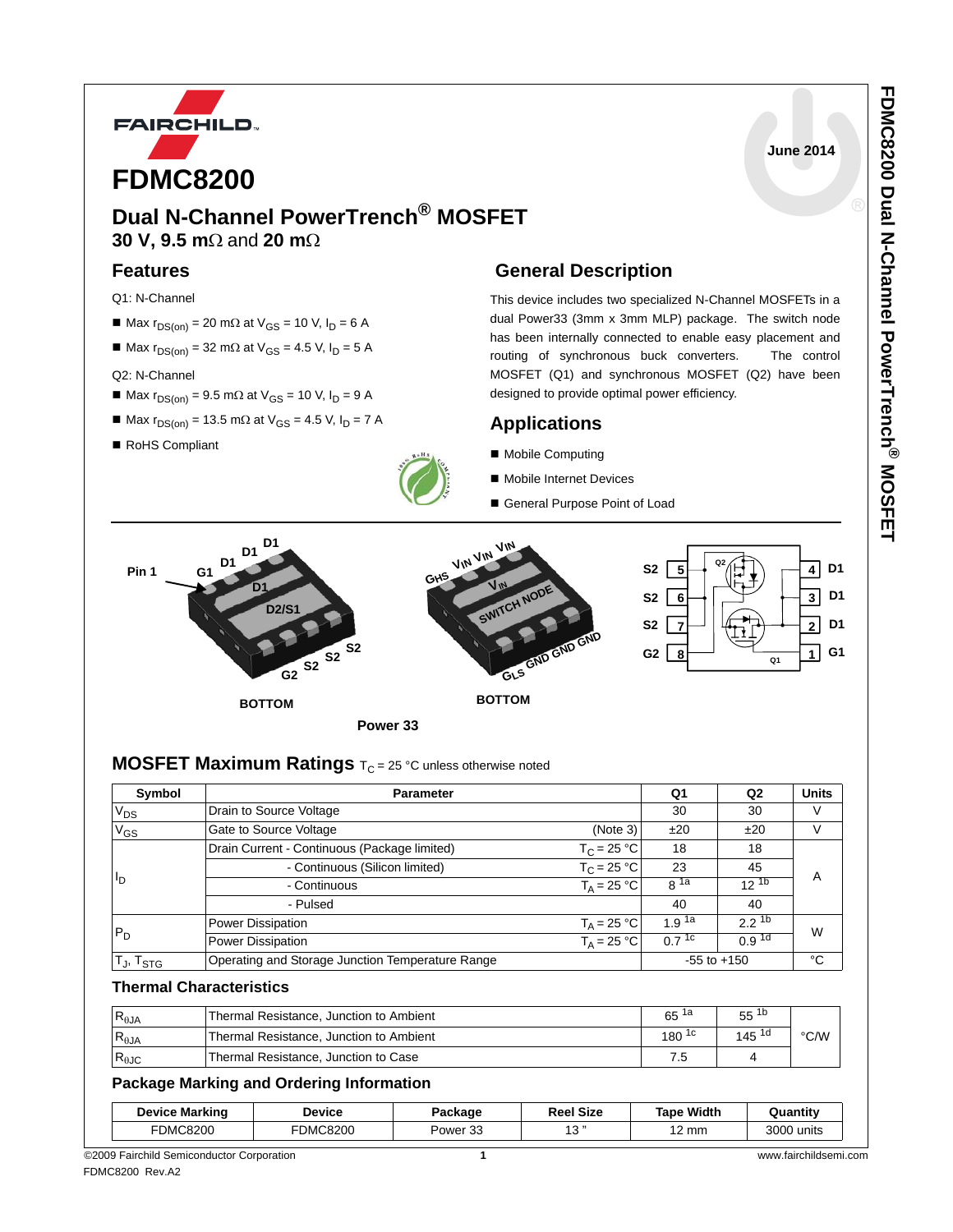| Symbol                                    | <b>Parameter</b>                                                   | <b>Test Conditions</b>                                                                                                  | <b>Type</b>                      | Min        | <b>Typ</b>       | Max               | <b>Units</b> |
|-------------------------------------------|--------------------------------------------------------------------|-------------------------------------------------------------------------------------------------------------------------|----------------------------------|------------|------------------|-------------------|--------------|
|                                           | <b>Off Characteristics</b>                                         |                                                                                                                         |                                  |            |                  |                   |              |
| <b>BV<sub>DSS</sub></b>                   | Drain to Source Breakdown Voltage                                  | $I_D = 250 \mu A$ , $V_{GS} = 0 V$<br>$I_D = 250 \mu A$ , $V_{GS} = 0 V$                                                | Q1<br>Q2                         | 30<br>30   |                  |                   | $\vee$       |
| $\Delta BV_{DSS}$<br>$\Delta T_{\rm J}$   | Breakdown Voltage Temperature<br>Coefficient                       | $I_D$ = 250 µA, referenced to 25 °C<br>$I_D$ = 250 µA, referenced to 25 °C                                              | O <sub>1</sub><br>Q2             |            | 14<br>14         |                   | mV/°C        |
| <sup>I</sup> DSS                          | Zero Gate Voltage Drain Current                                    | $V_{DS} = 24 V$ , $V_{GS} = 0 V$<br>$V_{DS}$ = 24 V, $V_{GS}$ = 0 V                                                     | Q <sub>1</sub><br>Q <sub>2</sub> |            |                  | 1<br>1            | μA           |
| <sup>I</sup> GSS                          | Gate to Source Leakage Current                                     | $V_{DS} = 20 V$ , $V_{GS} = 0 V$                                                                                        | Q <sub>1</sub><br>Q2             |            |                  | 100<br>100        | nA<br>nA     |
|                                           | <b>On Characteristics</b>                                          |                                                                                                                         |                                  |            |                  |                   |              |
| $V_{GS(th)}$                              | Gate to Source Threshold Voltage                                   | $V_{GS} = V_{DS}$ , $I_D = 250 \mu A$<br>$V_{GS} = V_{DS}$ , $I_D = 250 \mu A$                                          | Q1<br>Q2                         | 1.0<br>1.0 | 2.3<br>2.3       | 3.0<br>3.0        | $\vee$       |
| $\Delta V_{GS(th)}$<br>$\Delta T_{\rm J}$ | Gate to Source Threshold Voltage<br><b>Temperature Coefficient</b> | $I_D$ = 250 µA, referenced to 25 °C<br>$I_D$ = 250 µA, referenced to 25 °C                                              | Q <sub>1</sub><br>Q2             |            | -5<br>-6         |                   | mV/°C        |
|                                           | Static Drain to Source On Resistance                               | $V_{GS}$ = 10 V, $I_D$ = 6 A<br>$V_{GS} = 4.5 V$ , $I_D = 5 A$<br>$V_{GS}$ = 10 V, $I_D$ = 6 A, T <sub>J</sub> = 125 °C | Q1                               |            | 16<br>24<br>22   | 20<br>32<br>28    |              |
| $r_{DS(on)}$                              |                                                                    | $V_{GS}$ = 10 V, $I_D$ = 9 A<br>$V_{GS} = 4.5 V, I_D = 7 A$<br>$V_{GS}$ = 10 V, $I_D$ = 9 A, T <sub>J</sub> = 125 °C    | Q2                               |            | 7.3<br>9.5<br>10 | 9.5<br>13.5<br>13 | $m\Omega$    |
| $g_{FS}$                                  | <b>Forward Transconductance</b>                                    | $V_{DD} = 5 V$ , $I_D = 6 A$<br>$V_{DD} = 5 V$ , $I_D = 9 A$                                                            | Q <sub>1</sub><br>Q2             |            | 29<br>56         |                   | S            |

### **Dynamic Characteristics**

| $C_{iss}$        | Input Capacitance            |                                                   | Q <sub>1</sub><br>Q <sub>2</sub> | 495<br>1180 | 660<br>1570 | pF |
|------------------|------------------------------|---------------------------------------------------|----------------------------------|-------------|-------------|----|
| $C_{\text{oss}}$ | <b>Output Capacitance</b>    | $V_{DS}$ = 15 V, V <sub>GS</sub> = 0 V, f = 1 MHZ | Q1<br>Q <sub>2</sub>             | 145<br>330  | 195<br>440  | pF |
| C <sub>rss</sub> | Reverse Transfer Capacitance |                                                   | Q <sub>1</sub><br>Q2             | 20<br>30    | 30<br>45    | pF |
| $R_g$            | Gate Resistance              |                                                   | Q1<br>Q <sub>2</sub>             | 1.4<br>1.4  |             | Ω  |

### **Switching Characteristics**

| $t_{d(on)}$                | Turn-On Delay Time            | Q1                                                                              |                                    | Q <sub>1</sub><br>Q <sub>2</sub> | 11<br>13   | 20<br>23  | ns |
|----------------------------|-------------------------------|---------------------------------------------------------------------------------|------------------------------------|----------------------------------|------------|-----------|----|
| $t_{r}$                    | Rise Time                     | $V_{DD}$ = 15 V, $I_D$ = 1 A,<br>$V_{GS}$ = 10 V, R <sub>GEN</sub> = 6 $\Omega$ |                                    | Q <sub>1</sub><br>Q2             | 3.1<br>4   | 10<br>10  | ns |
| $t_{d(off)}$               | <b>Turn-Off Delay Time</b>    | Q2<br>$V_{DD}$ = 15 V, $I_D$ = 1 A,                                             |                                    | Q <sub>1</sub><br>Q2             | 35<br>38   | 56<br>60  | ns |
| t <sub>f</sub>             | <b>Fall Time</b>              | $V_{GS}$ = 10 V, R <sub>GEN</sub> = 6 $\Omega$                                  |                                    | Q1<br>Q <sub>2</sub>             | 1.3<br>6   | 10<br>12  | ns |
| $Q_{g(TOT)}$               | <b>Total Gate Charge</b>      | $V_{GS} = 0$ V to 10 V $ _{Q1}$ .                                               |                                    | Q1<br>Q2                         | 7.3<br>16  | 10<br>22  | nC |
| $ Q_{g(TOT)} $             | <b>Total Gate Charge</b>      | $V_{GS} = 0$ V to 4.5 V $I_D = 6$ A,                                            | $\mathsf{V}_{\mathsf{DD}}$ = 15 V, | Q <sub>1</sub><br>Q2             | 3.1<br>7   | 4.3<br>10 | nC |
| $\mathsf{Q}_{\mathsf{gs}}$ | Gate to Source Charge         |                                                                                 | $Q2$ :                             | Q1<br>Q2                         | 1.8<br>4.1 |           | nC |
| $\mathsf{Q}_{\mathsf{gd}}$ | Gate to Drain "Miller" Charge | $V_{DD} = 15 V$ ,<br>$I_D = 9 A$ ,                                              |                                    | Q1<br>Q2                         | 1.5        |           | nC |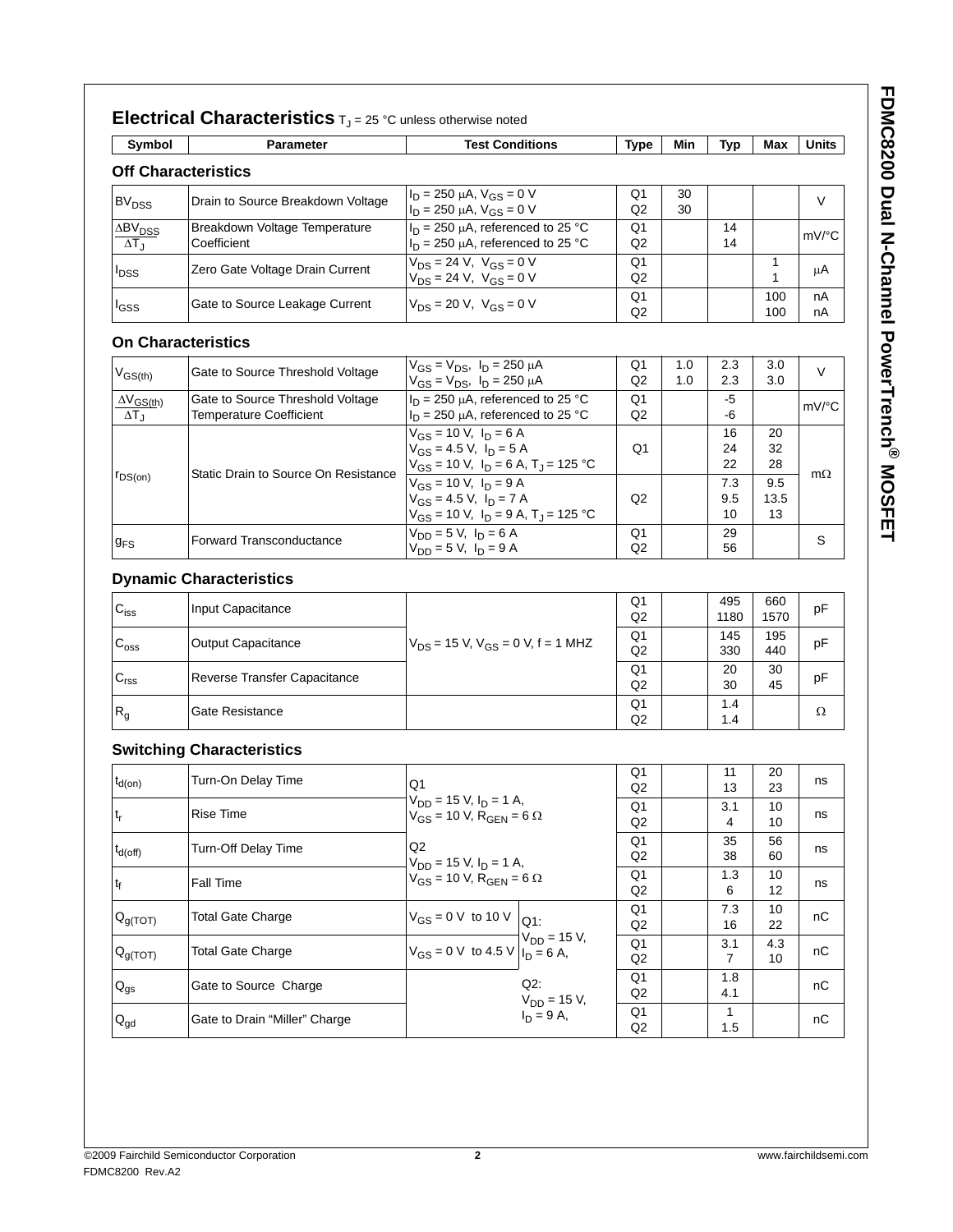| -<br> <br> <br> |
|-----------------|
|                 |
|                 |
| ľ               |
|                 |
|                 |
| .<br>.<br>.     |
|                 |
| l               |
|                 |
| $\mathbf{r}$    |
| :               |
| l               |
| I               |
|                 |
| i               |
| ֡֡֡֡֡֡<br>I     |
|                 |
|                 |
|                 |
| ١<br>j          |
|                 |
|                 |
| ;<br>(          |
|                 |
|                 |
|                 |

|                 | <b>Electrical Characteristics</b> $T_{J} = 25$ °C unless otherwise noted |                                                            |          |                |     |     |     |              |
|-----------------|--------------------------------------------------------------------------|------------------------------------------------------------|----------|----------------|-----|-----|-----|--------------|
| Symbol          | <b>Parameter</b>                                                         | <b>Test Conditions</b>                                     |          | <b>Type</b>    | Min | Typ | Max | <b>Units</b> |
|                 | <b>Drain-Source Diode Characteristics</b>                                |                                                            |          |                |     |     |     |              |
|                 | Source to Drain Diode Forward Volt-                                      |                                                            | (Note 2) | Q <sub>1</sub> |     | 0.8 | 1.2 | $\vee$       |
| V <sub>SD</sub> | age                                                                      | $V_{GS} = 0$ V, $I_S = 6$ A<br>$V_{GS} = 0$ V, $I_S = 9$ A | (Note 2) | Q2             |     | 0.8 | 1.2 |              |
|                 | <b>Reverse Recovery Time</b>                                             | O1                                                         |          | Q1             |     | 13  | 24  |              |
| ւ <sub>rr</sub> |                                                                          | $I_F = 6$ A, di/dt = 100 A/s                               |          | Q <sub>2</sub> |     | 21  | 34  | ns           |
|                 |                                                                          | Q2                                                         |          | Q1             |     | 2.3 | 10  | nC           |
| $Q_{rr}$        | Reverse Recovery Charge                                                  | $I_F = 9$ A, di/dt = 100 A/s                               |          | Q2             |     | 5.6 | 12  |              |

Notes:

1. R<sub>θJA</sub> is determined with the device mounted on a 1in<sup>2</sup> pad 2 oz copper pad on a 1.5 x 1.5 in. board of FR-4 material. R<sub>θJC</sub> is guaranteed by design while R<sub>θCA</sub> is determined<br>by the user's board design.



 $00000$ 

c. 180 °C/W when mounted on a minimum pad of 2 oz copper

a.65 °C/W when mounted on<br>a 1 in<sup>2</sup> pad of 2 oz copper



ومملق

 $80000$ 

d. 145 °C/W when mounted on a minimum pad of 2 oz copper

b.55 °C/W when mounted on<br>a 1 in<sup>2</sup> pad of 2 oz copper



2. Pulse Test: Pulse Width < 300 μs, Duty cycle < 2.0%.

3. As an N-ch device, the negative Vgs rating is for low duty cycle pulse ocurrence only. No continuous rating is implied.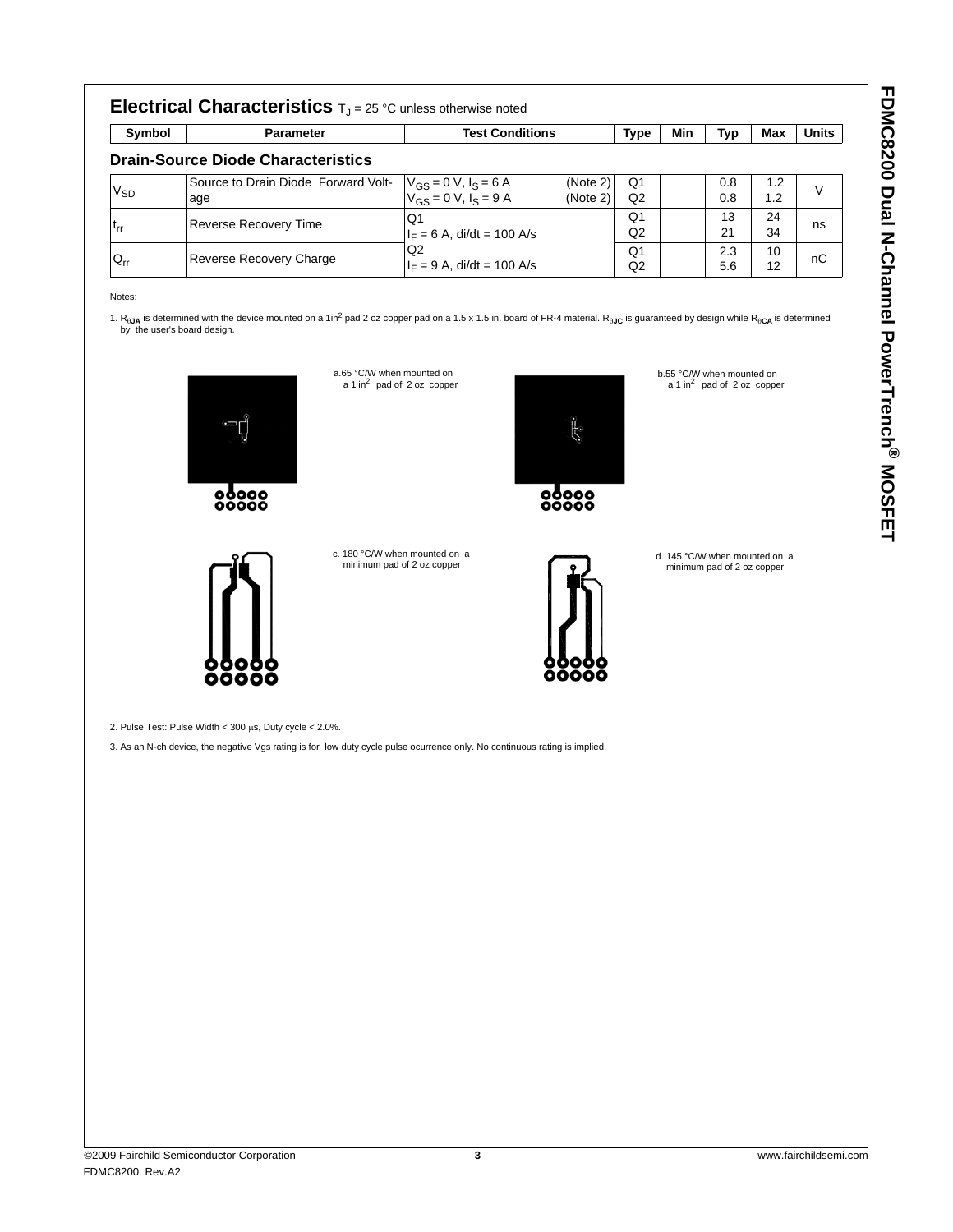#### **40 4**  $V_{GS}$  = 10 V **PULSE DURATION = 80** μ**s NORMALIZED<br>DRAIN TO SOURCE ON-RESISTANCE DRAIN TO SOURCE ON-RESISTANCE DUTY CYCLE = 0.5% MAX**  $V_{GS} = 6 V$ **30 3 V<sub>GS</sub> = 4.5 V** DRAIN CURRENT (A) **ID, DRAIN CURRENT (A)**  $V_{GS}$  = 3.5 V **NORMALIZED**  $V_{GS} = 4 V$ **20 2 V<sub>GS</sub>** = 4 **V**  $V_{GS} = 4.5 V$ **10 1** ڤ  $V_{GS}$  = 6 V  $V_{GS}$  = 10 V **PULSE DURATION = 80** μ**s**  $V_{\text{ce}} = 3.5 \text{ V}$ **DUTY CYCLE = 0.5% MAX 0 0 0.0 0.5 1.0 1.5 2.0 2.5 3.0 0 10 20 30 40 V<sub>DS</sub>, DRAIN TO SOURCE VOLTAGE (V) I<sub>D</sub>, DRAIN CURRENT (A) Figure 2. Normalized On-Resistance Figure 1. On Region Characteristics Figure 2. Figure 2. vs Drain Current and Gate Voltage 1.6 100**  $I_D = 6 A$ **PULSE DURATION = 80** μ**s** DRAIN TO SOURCE ON-RESISTANCE  **DRAIN TO SOURCE ON-RESISTANCE V<sub>GS</sub>** = 10 **V** SOURCE ON-RESISTANCE (mQ) **DUTY CYCLE = 0.5% MAX SOURCE ON-RESISTANCE (m**Ω**) 80 1.4**  $I_D = 6 A$ r<sub>DS(on)</sub>, DRAIN TO **rDS(on), DRAIN TO NORMALIZED NORMALIZED 60 1.2**  $T_J = 125 °C$ **40 1.0 20**  $T_J = 25 °C$ **0.8**  $\frac{1}{2}$ **-75 -50 -25 0 25 50 75 100 125 150 2 4 6 810 TJ, JUNCTION TEMPERATURE (oC) V<sub>GS</sub>, GATE TO SOURCE VOLTAGE (V) Figure 3. Normalized On Resistance Figure 4. On-Resistance vs Gate to vs Junction Temperature Source Voltage 40 40 PULSE DURATION = 80** μ**s VGS = 0 V** I<sub>S</sub>, REVERSE DRAIN CURRENT (A) **IS, REVERSE DRAIN CURRENT (A) DUTY CYCLE = 0.5% MAX 10 30** I<sub>D</sub>, DRAIN CURRENT (A) **D, DRAIN CURRENT (A)**  $V_{DS} = 5 V$ **1**  $T_J = 150 °C$ **20**  $T_J = 150 °C$ **0.1**  $T_J = 25 °C$  $T_J = 25 °C$ **10 0.01**  $T_J = -55 °C$  $T_J = -55 °C$  $0 - 2.0$ **0.001 2.0 2.5 3.0 3.5 4.0 4.5 0.2 0.4 0.6 0.8 1.0 1.2 V<sub>SD</sub>, BODY DIODE FORWARD VOLTAGE (V) VGS, GATE TO SOURCE VOLTAGE (V) Figure 5. Transfer Characteristics Figure 6. Source to Drain Diode Forward Voltage vs Source Current**

### **Typical Characteristics (Q1 N-Channel)**  $T_J = 25$  °C unless otherwise noted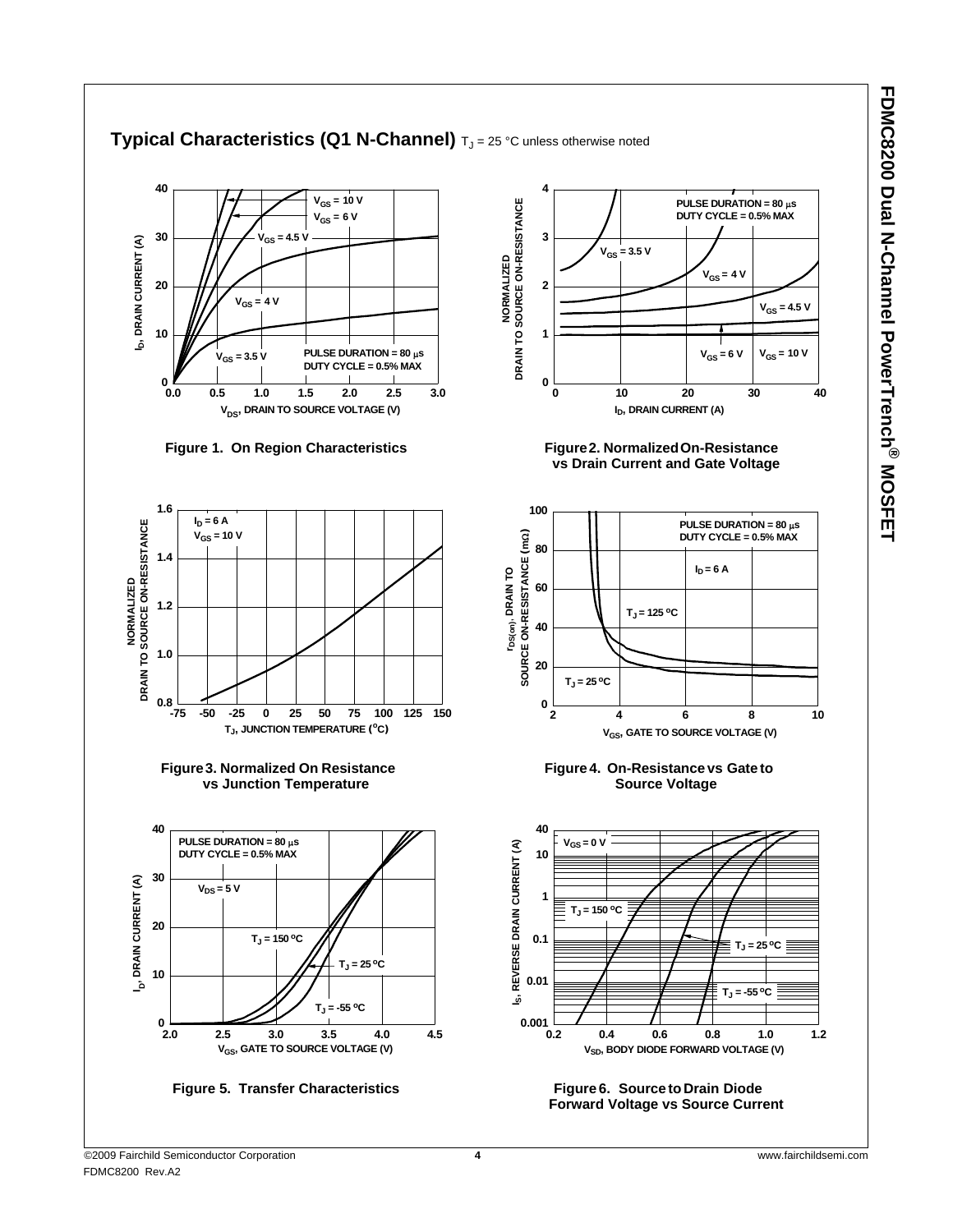

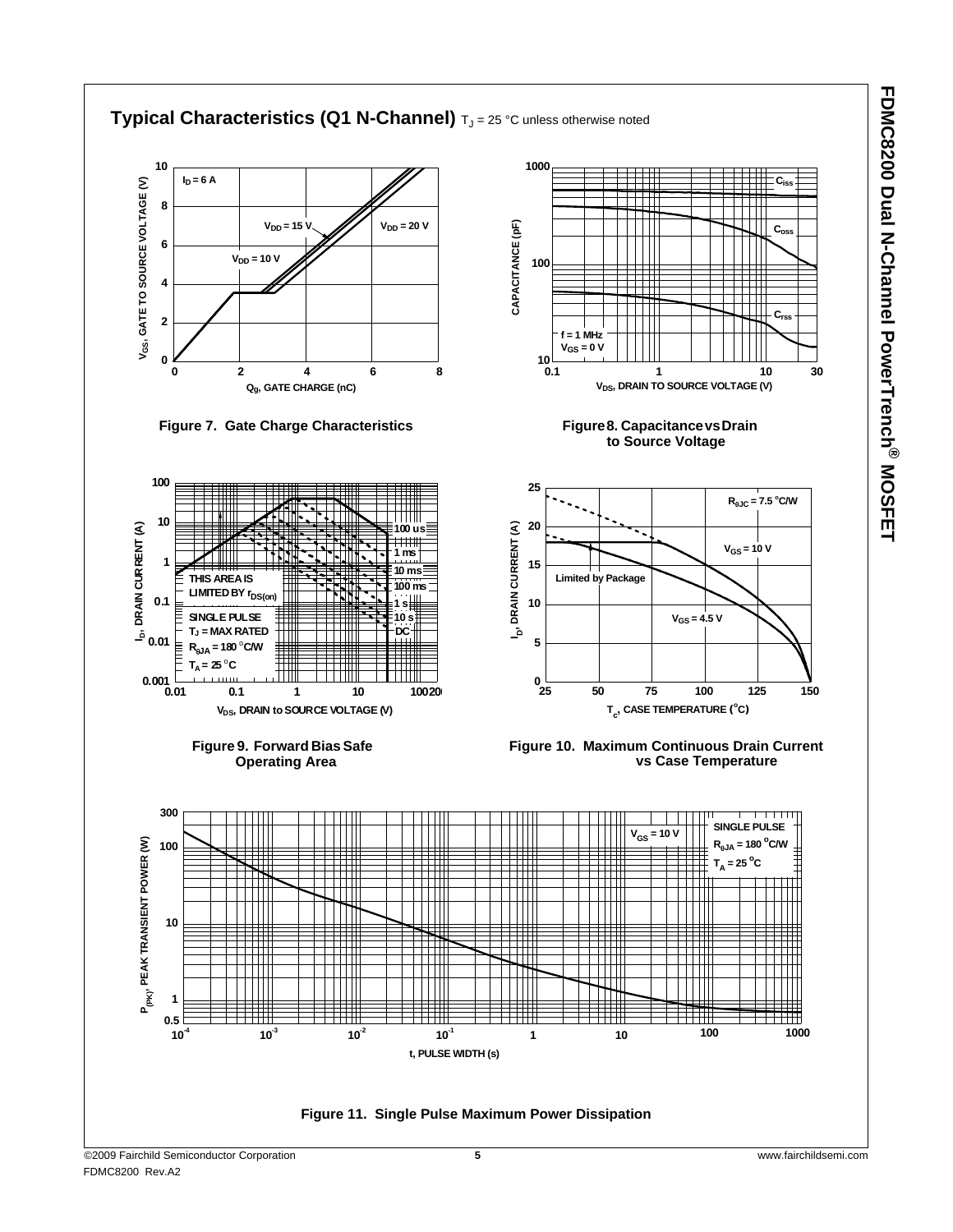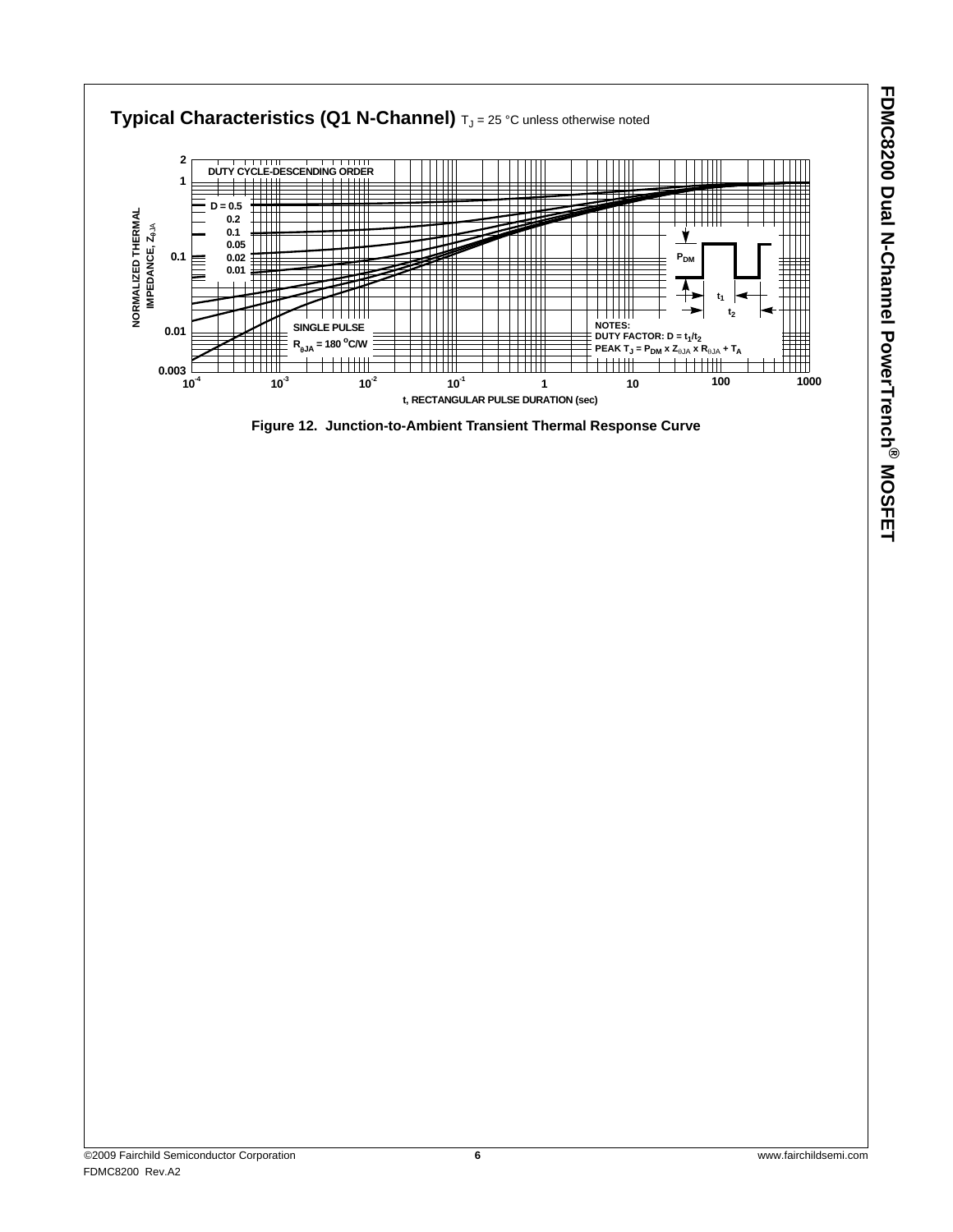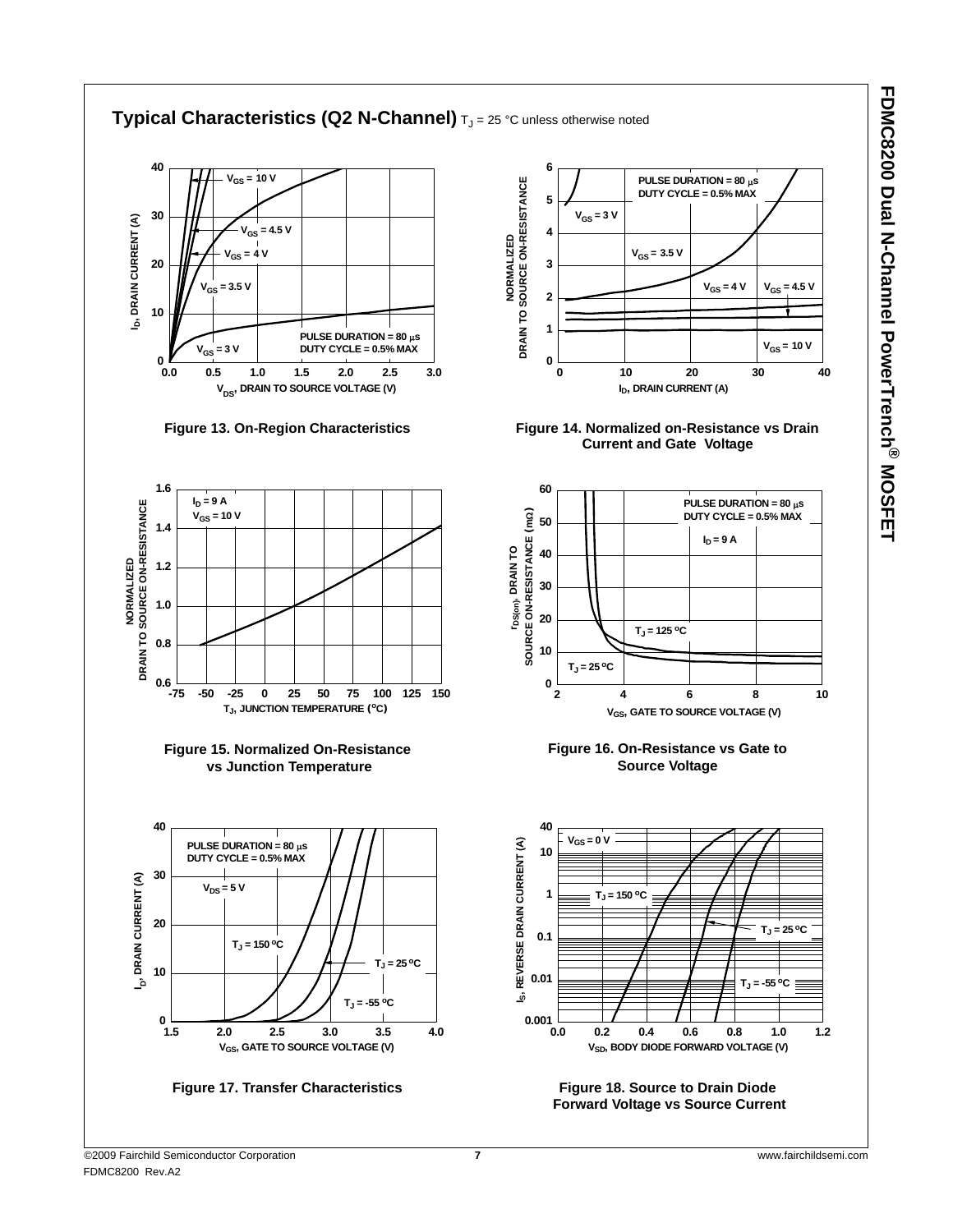

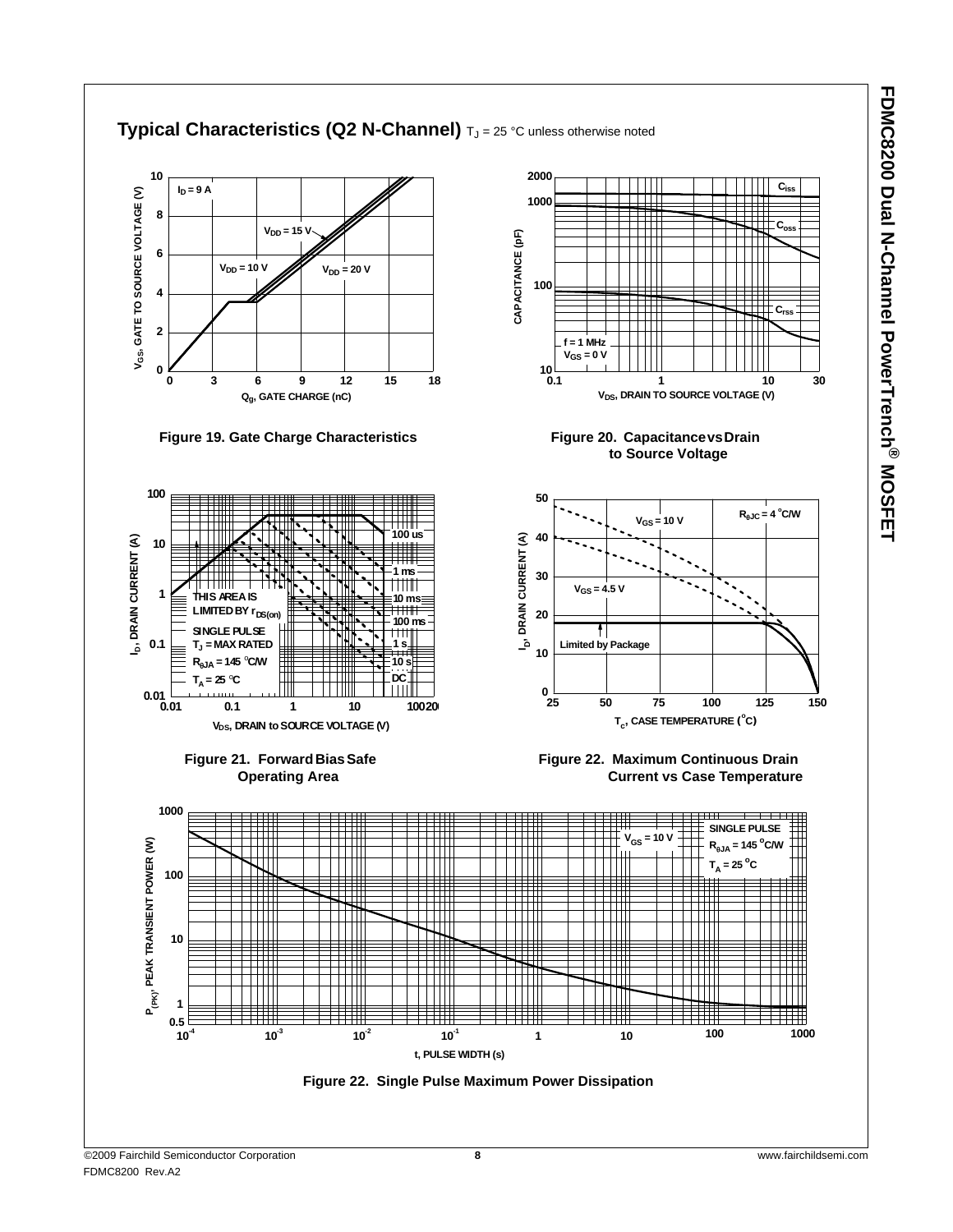

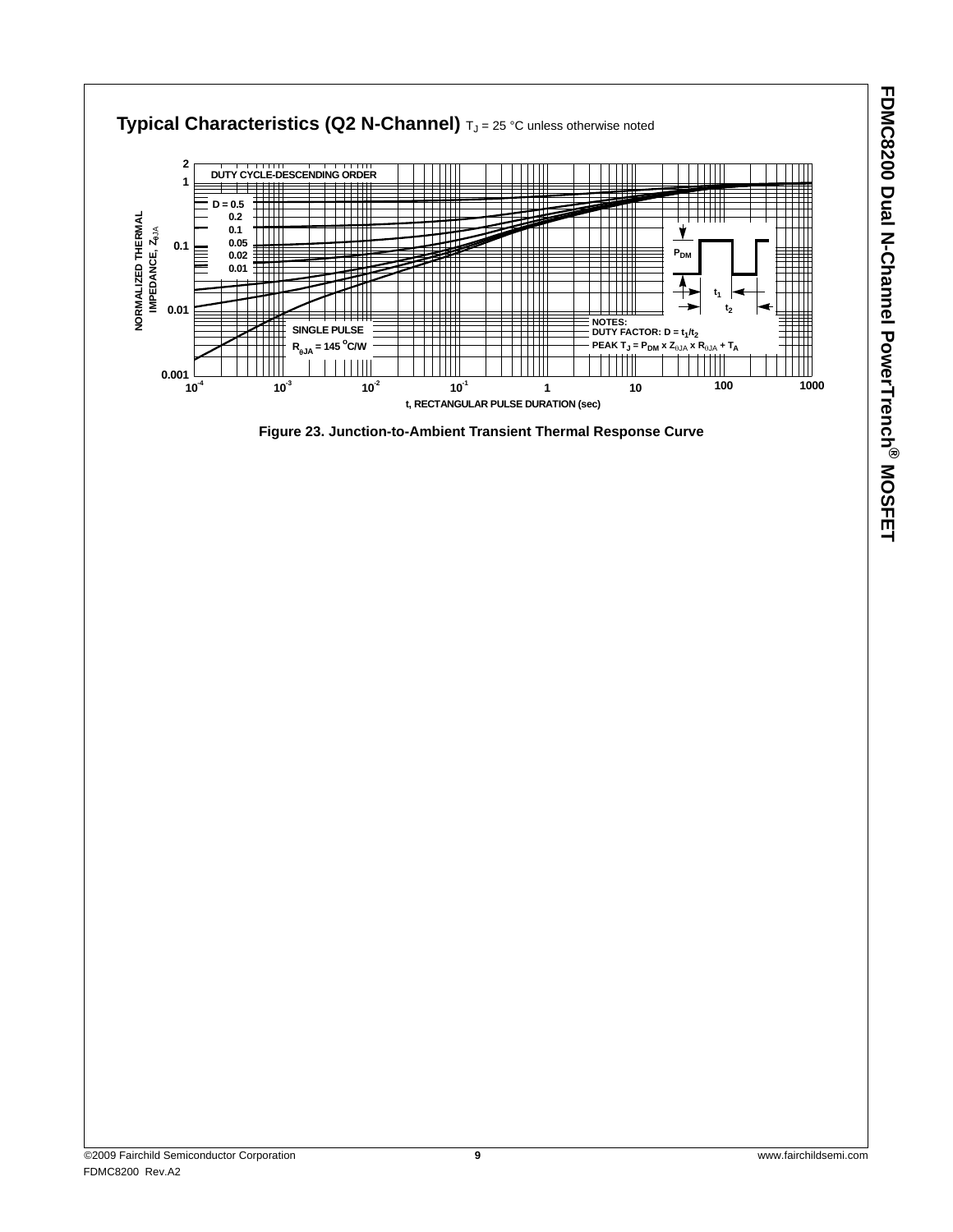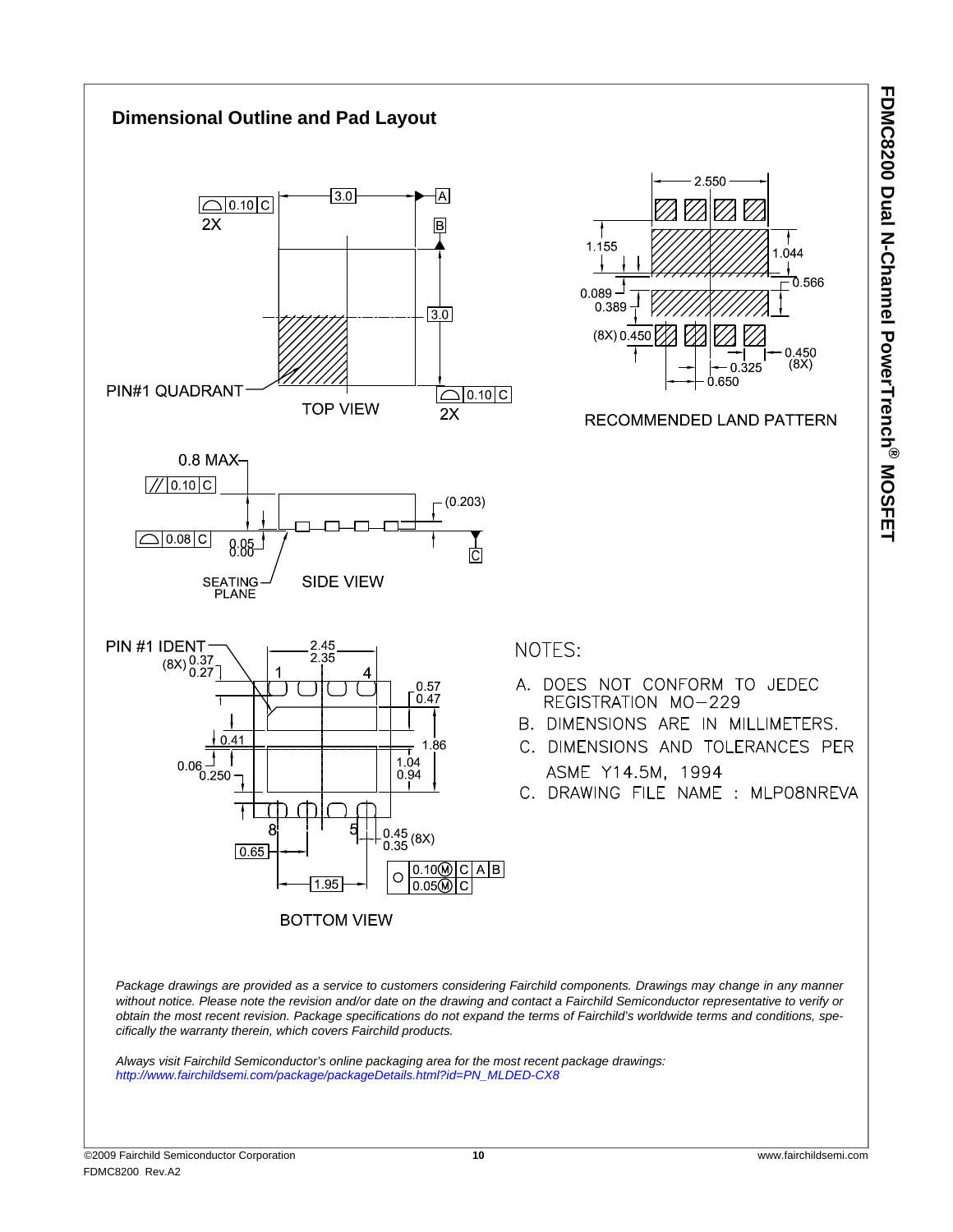



### **TRADEMARKS**

The following includes registered and unregistered trademarks and service marks, owned by Fairchild Semiconductor and/or its global subsidiaries, and is not intended to be an exhaustive list of all such trademarks.

| AccuPower™                | F-PFS™                                                                                    |                                       | $\equiv$ SYSTEM $\circ$ *                       |
|---------------------------|-------------------------------------------------------------------------------------------|---------------------------------------|-------------------------------------------------|
| AX-CAP <sup>®*</sup>      | FRFET <sup>®</sup>                                                                        | $\circledR$                           | GENERAL                                         |
| <b>BitSiC™</b>            | Global Power Resource <sup>SM</sup>                                                       | PowerTrench <sup>®</sup>              |                                                 |
| Build it Now™             | GreenBridge™                                                                              | PowerXS™                              | TinyBoost <sup>®</sup><br>TinyBuck <sup>®</sup> |
| CorePLUS™                 | Green FPS™                                                                                | Programmable Active Droop™            | TinyCalc™                                       |
| CorePOWER™                | Green FPS™ e-Series™                                                                      | $QFET^{\circledR}$                    | TinyLogic <sup>®</sup>                          |
| CROSSVOLT <sup>™</sup>    | Gmax™                                                                                     | QS™                                   | TINYOPTO™                                       |
| CTL™                      | <b>GTOTM</b>                                                                              | Quiet Series™                         | TinyPower™                                      |
| Current Transfer Logic™   | IntelliMAX™                                                                               | RapidConfigure™                       | TinyPWM™                                        |
| DEUXPEED®                 | <b>ISOPLANAR™</b>                                                                         | <b>TM</b>                             | TinyWire™                                       |
| Dual Cool™                | Marking Small Speakers Sound Louder                                                       |                                       | TranSiC™                                        |
| EcoSPARK®                 | and Better™                                                                               | Saving our world, 1mW/W/kW at a time™ | TriFault Detect™                                |
| EfficentMax™              | MegaBuck™                                                                                 | SignalWise™                           | TRUECURRENT <sup>®*</sup>                       |
| <b>ESBC™</b>              | MICROCOUPLER™                                                                             | SmartMax™                             | µSerDes™                                        |
|                           | MicroFET™                                                                                 | <b>SMART START™</b>                   |                                                 |
|                           | MicroPak™                                                                                 | Solutions for Your Success™           |                                                 |
| Fairchild®                | MicroPak2™                                                                                | SPM <sup>®</sup>                      | <b>SerDes</b>                                   |
| Fairchild Semiconductor®  | MillerDrive™                                                                              | STEALTH™                              | $UHC^{\circledR}$                               |
| <b>FACT Quiet Series™</b> | MotionMax™                                                                                | SuperFET <sup>®</sup>                 | Ultra FRFET™                                    |
| $FACT^{\circledR}$        | mWSaver <sup>®</sup>                                                                      | SuperSOT™-3                           | UniFET™                                         |
| $FAST^{\circledR}$        | OptoHiT™                                                                                  | SuperSOT™-6                           | VCX <sup>™</sup>                                |
| FastvCore™                | OPTOLOGIC <sup>®</sup>                                                                    | SuperSOT™-8                           | VisualMax™                                      |
| FETBench™                 | OPTOPLANAR <sup>®</sup>                                                                   | SupreMOS <sup>®</sup>                 | VoltagePlus™                                    |
| <b>FPSTM</b>              |                                                                                           | SyncFET™                              | <b>XS™</b>                                      |
|                           |                                                                                           | Sync-Lock™                            | 仙童™                                             |
|                           |                                                                                           |                                       |                                                 |
|                           |                                                                                           |                                       |                                                 |
|                           | *Trademarks of System General Corporation, used under license by Fairchild Semiconductor. |                                       |                                                 |
|                           |                                                                                           |                                       |                                                 |

#### **DISCLAIMER**

FAIRCHILD SEMICONDUCTOR RESERVES THE RIGHT TO MAKE CHANGES WITHOUT FURTHER NOTICE TO ANY PRODUCTS HEREIN TO IMPROVE RELIABILITY, FUNCTION, OR DESIGN. FAIRCHILD DOES NOT ASSUME ANY LIABILITY ARISING OUT OF THE APPLICATION OR USE OF ANY PRODUCT OR CIRCUIT DESCRIBED HEREIN; NEITHER DOES IT CONVEY ANY LICENSE UNDER ITS PATENT RIGHTS, NOR THE RIGHTS OF OTHERS. THESE SPECIFICATIONS DO NOT EXPAND THE TERMS OF FAIRCHILD'S WORLDWIDE TERMS AND CONDITIONS, SPECIFICALLY THE WARRANTY THEREIN, WHICH COVERS THESE PRODUCTS.

### **LIFE SUPPORT POLICY**

FAIRCHILD'S PRODUCTS ARE NOT AUTHORIZED FOR USE AS CRITICAL COMPONENTS IN LIFE SUPPORT DEVICES OR SYSTEMS WITHOUT THE EXPRESS WRITTEN APPROVAL OF FAIRCHILD SEMICONDUCTOR CORPORATION.

As used here in:

- Life support devices or systems are devices or systems which, (a) are intended for surgical implant into the body or (b) support or sustain life, and (c) whose failure to perform when properly used in accordance with instructions for use provided in the labeling, can be reasonably expected to result in a significant injury of the user.
- 2. A critical component in any component of a life support, device, or system whose failure to perform can be reasonably expected to cause the failure of the life support device or system, or to affect its safety or effectiveness.

### **ANTI-COUNTERFEITING POLICY**

Fairchild Semiconductor Corporation's Anti-Counterfeiting Policy. Fairchild's Anti-Counterfeiting Policy is also stated on our external website, www.Fairchildsemi.com, under Sales Support.

Counterfeiting of semiconductor parts is a growing problem in the industry. All manufactures of semiconductor products are experiencing counterfeiting of their parts. Customers who inadvertently purchase counterfeit parts experience many problems such as loss of brand reputation, substandard performance, failed application, and increased cost of production and manufacturing delays. Fairchild is taking strong measures to protect ourselves and our customers from the proliferation of counterfeit parts. Fairchild strongly encourages customers to purchase Fairchild parts either directly from Fairchild or from Authorized Fairchild Distributors who are listed by country on our web page cited above. Products customers buy either from Fairchild directly or from Authorized Fairchild Distributors are genuine parts, have full traceability, meet Fairchild's quality standards for handing and storage and provide access to Fairchild's full range of up-to-date technical and product information. Fairchild and our Authorized Distributors will stand behind all warranties and will appropriately address and warranty issues that may arise. Fairchild will not provide any warranty coverage or other assistance for parts bought from Unauthorized Sources. Fairchild is committed to combat this global problem and encourage our customers to do their part in stopping this practice by buying direct or from authorized distributors.

#### **PRODUCT STATUS DEFINITIONS Definition of Terms**

| <b>Datasheet Identification</b> | <b>Product Status</b>   | <b>Definition</b>                                                                                                                                                                                      |
|---------------------------------|-------------------------|--------------------------------------------------------------------------------------------------------------------------------------------------------------------------------------------------------|
| Advance Information             | Formative / In Design   | Datasheet contains the design specifications for product development. Specifications<br>may change in any manner without notice.                                                                       |
| Preliminary                     | <b>First Production</b> | Datasheet contains preliminary data; supplementary data will be published at a later date. Fairchild Semiconductor reserves the right to make changes at any time without<br>notice to improve design. |
| No Identification Needed        | <b>Full Production</b>  | Datasheet contains final specifications. Fairchild Semiconductor reserves the right to<br>make changes at any time without notice to improve the design.                                               |
| Obsolete                        | Not In Production       | Datasheet contains specifications on a product that is discontinued by Fairchild<br>Semiconductor. The datasheet is for reference information only.                                                    |
|                                 |                         | Rev I68                                                                                                                                                                                                |